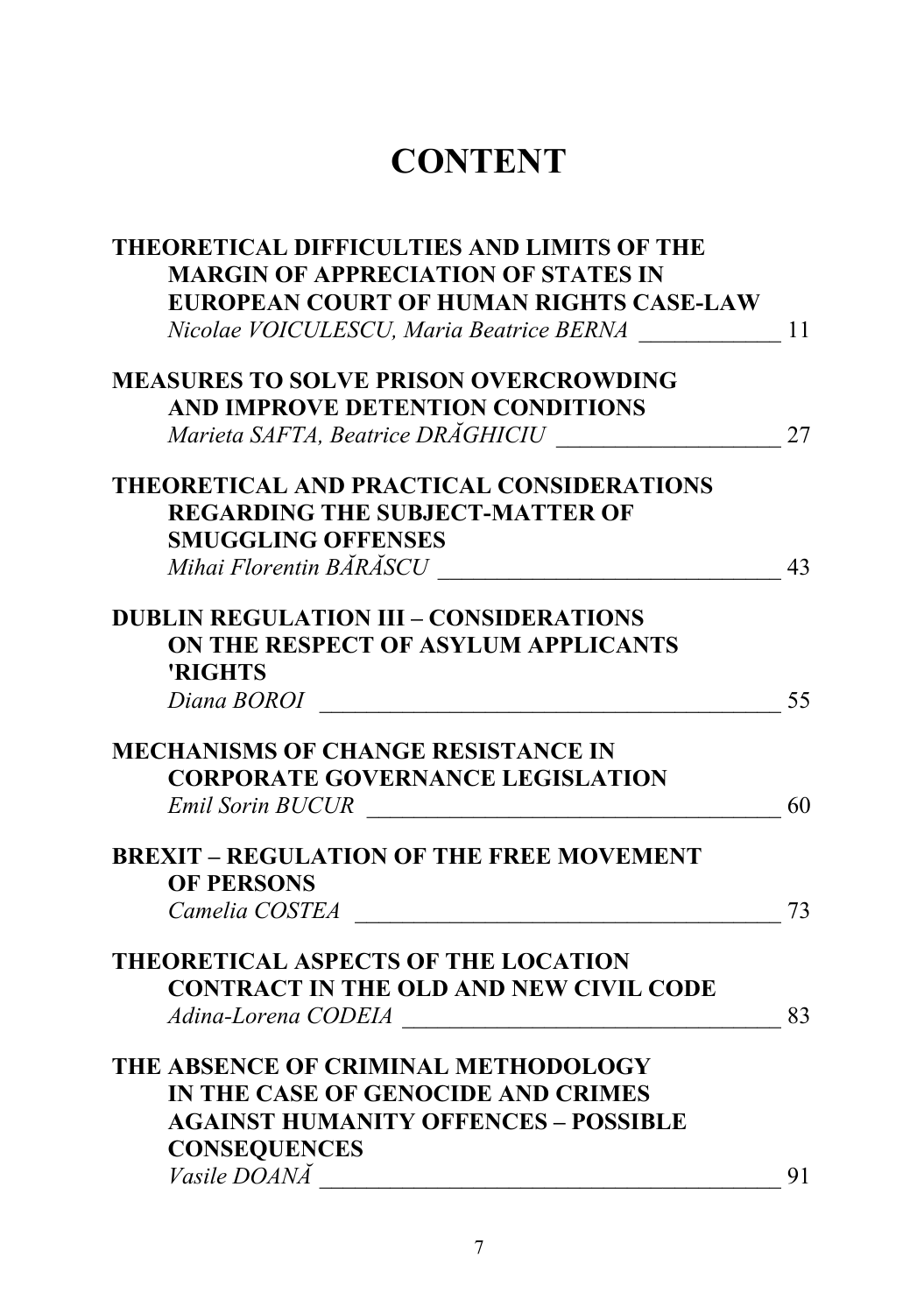| <b>INTERNATIONAL LAW AND EU LEGISLATION IN</b>                                 |     |
|--------------------------------------------------------------------------------|-----|
| <b>SECURITY COUNCIL'S COUNTERTERRORISM</b>                                     |     |
| <b>SANCTIONS - A TROUBLED RELATIONSHIP?</b>                                    |     |
|                                                                                | 101 |
| ASPECTS CONCERNING THE TRANSPOSITION OF                                        |     |
| DIRECTIVE (EU) 2016/801 IN NATIONAL                                            |     |
| <b>LEGISLATION GOVERNING THE REGIME OF</b>                                     |     |
| <b>FOREIGNERS ON ROMANIA'S TERRITORY</b>                                       |     |
| Anca-Petronia DRAGOMIR                                                         | 112 |
| <b>ACQUISITION IN ROMANIA OF LAND BY CITIZENS</b>                              |     |
| OF MEMBER STATES, FOREIGNERS, STATELESS                                        |     |
| PERSONS AND FOREIGN LEGAL PERSONS                                              |     |
| Valentin DRAGOMIR<br><u> 1980 - Johann Barbara, martxa amerikan personal (</u> | 120 |
| <b>REVISING THE LAW OF INSOLVENCY. BENEFIT</b>                                 |     |
| OF BUDGET CREDITORS?                                                           |     |
| Ana-Maria GASPAR                                                               | 128 |
| <b>COMPARATIVE ANALYSIS BETWEEN THE</b>                                        |     |
| <b>CIRCUMSTANTIAL ELEMENTS OF THE</b>                                          |     |
| ROMANIAN CRIMINAL LAW AND THOSE                                                |     |
| OF FOREIGN LAWS FOR COIN-FAKES                                                 |     |
| Roxana MANEA                                                                   | 138 |
| THE PHENOMENON OF DISCRIMINATION IN LABOUR                                     |     |
| <b>RELATIONS. PROHIBITION OF DISCRIMINATION</b>                                |     |
| ON GROUNDS OF AGE, RELIGION, SEXUAL                                            |     |
| <b>ORIENTATION OR DISABILITY</b>                                               |     |
|                                                                                | 150 |
| THE AMENDMENTS BROUGHT BY THE LAW NO. 165/2013                                 |     |
| <b>REGARDING THE PROCEDURES FOR THE ISSUING</b>                                |     |
| OF INDEMNITY TITLES (ART. 41 OF THE LAW                                        |     |
| NO. 165/2013)                                                                  |     |
| Elena Camelia PINTILIE                                                         | 160 |